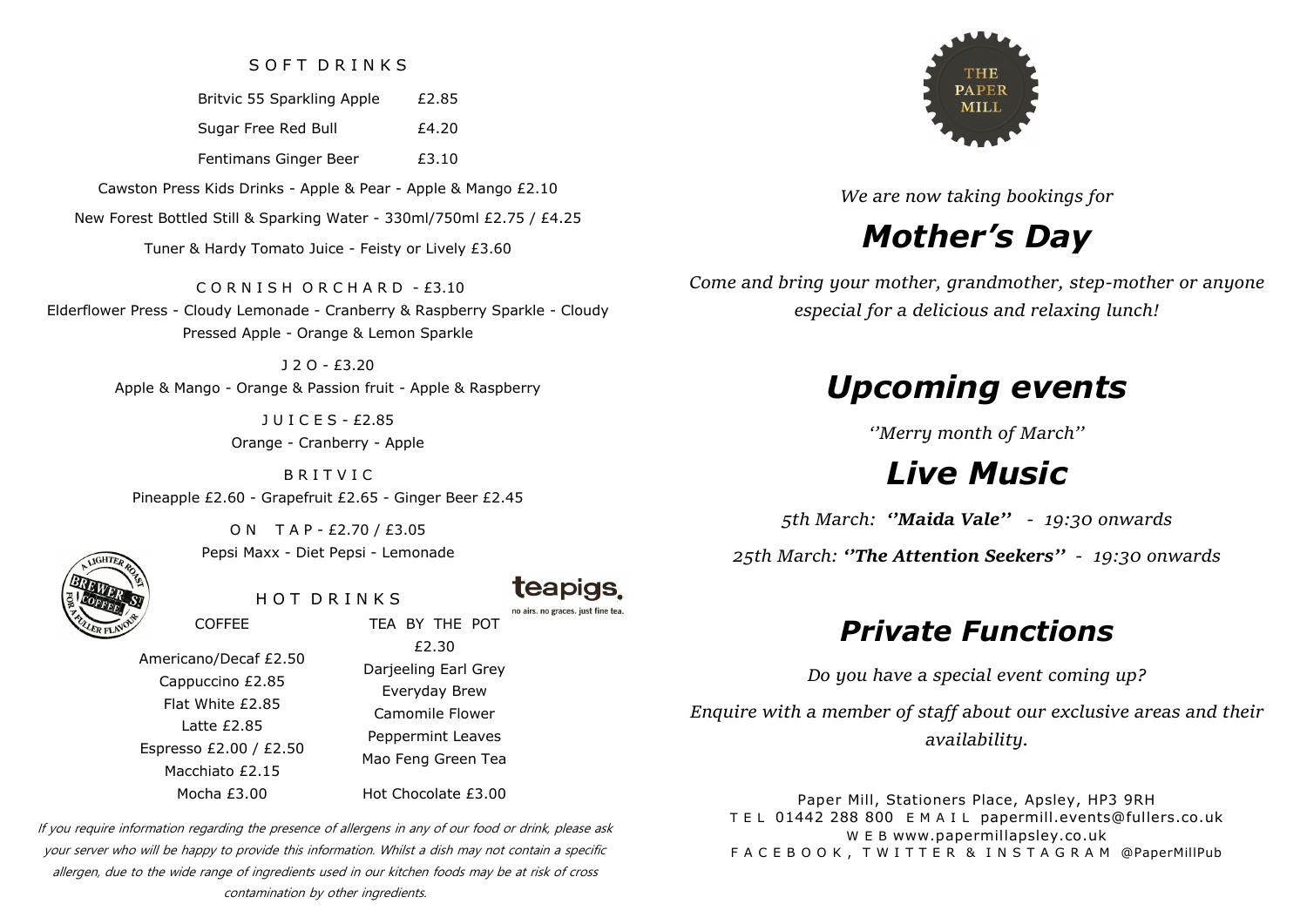### *C O C K T A I L S*

**B52**  $\epsilon$ 5.00

| DRAUGHT BEER & CIDER                            |       | <b>NEGRONI</b>                                                                                                                  | £9.50 |
|-------------------------------------------------|-------|---------------------------------------------------------------------------------------------------------------------------------|-------|
|                                                 |       | May be the 'perfect cocktail', a well balance of gin, vermouth and Campari                                                      |       |
| LAGERS                                          |       |                                                                                                                                 |       |
| <b>AMSTEL 4%</b>                                | £5.00 | <b>OLD FASHIONED</b>                                                                                                            | £9.50 |
| <b>SAN MIGUEL 5%</b>                            | £5.70 | The Old Fashioned is a cocktail made by muddling sugar with bitters, adding Bourbon, and<br>finally orange rind                 |       |
| <b>FRONTIER 4.5%</b>                            | £5.80 |                                                                                                                                 |       |
| <b>PERONI</b> 5.1%                              | £6.00 | <b>PASSION FRUIT COLLINS</b>                                                                                                    | £9.50 |
| <b>ASAHI</b> 5.2%                               | £6.20 | Passion fruit & gin perfectly balanced topped with soda, all the flavour of a porn-star<br>martini but in a long glass over ice |       |
| <b>SESSION IPA</b>                              |       | <b>WHITE RUSSIAN</b>                                                                                                            | £9.50 |
| <b>BEAVERTOWN NECK OIL 4.3%</b>                 | £6.30 | A sophisticated cocktail questioned for it's milk and double cream component, in addition to<br>vodka and Kahlua                |       |
|                                                 |       | <b>BLACK RUSSIAN</b>                                                                                                            | £9.50 |
| <b>STOUT</b>                                    |       | A classic mixed drink recipe of vodka a coffee liqueur.                                                                         |       |
| <b>GUINNESS 4.1%</b>                            | £5.45 |                                                                                                                                 |       |
| <b>CIDERS</b><br><b>CORNISH GOLD CIDER 4.5%</b> | £5.35 | <b>SHOOTERS</b>                                                                                                                 |       |
|                                                 |       |                                                                                                                                 |       |

## *C A S K A L E S*

| CASK ALES                     |       | <b>BABY GUINNESS</b><br><b>BRAIN HAEMORRHAGE</b><br><b>JAM DOUGHNUT</b> | £5.00<br>£5.00<br>£5.00 |
|-------------------------------|-------|-------------------------------------------------------------------------|-------------------------|
| <b>LONDON PRIDE</b> 4.1%      | £4.75 | <b>SKITTLE BOMB</b><br><b>SLIPPERY NIPPLE</b>                           | £5.00<br>£5.00          |
| <b>DARK STAR HOPHEAD 3.8%</b> | £4.85 | <b>JAGER BOMB</b>                                                       | £5.50                   |
| <b>ESB</b> 5.5%               | £5.00 |                                                                         |                         |

### *ROTATING SEASONAL & GUEST ALES*

*We like to rotate our range of ales, please ask what's on tap this week*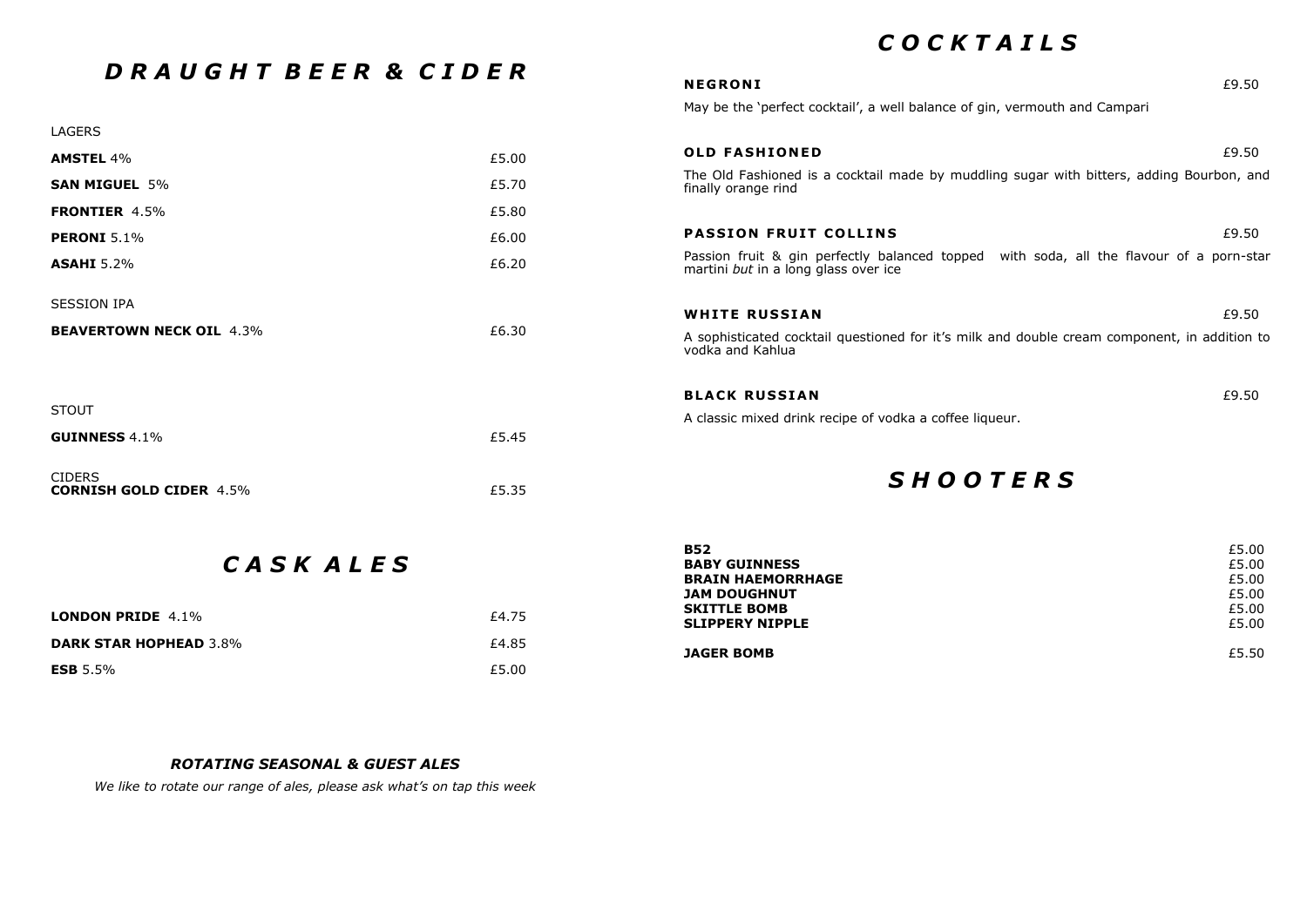### *C O C K T A I L S*  **A PE RO L S PR I T Z** £7.50 Aperol spritzes are ultra refreshing, not-too-sweet bubbly cocktails. A proper Aperol spritz tastes like summertime in Italy and looks like a golden orange sunset.Prosecco, Aperol and Soda. **BELLINI**  $\epsilon$ 9.50 Bellinis are sparkling Italian cocktails made with two simple ingredients: Prosecco and peach purée. They're fizzy and refreshing, with more body than your average cocktail **BLOODY MARY** E7.50 Vodka, tomato juice, and combinations of other spices and flavourings including Worcestershire sauce, hot sauce & lemon **COSMOPOLITAN**  $£9.50$ Informally a "Cosmo", is a cocktail made with vodka, Cointreau, cranberry juice, and freshly squeezed lime juice **ESPRESSO MARTINI**  $£9.50$ Espresso Martini is a cold, coffee-flavoured cocktail made with vodka, espresso coffee, coffee liqueur, and sugar syrup **VODKA MARTINI**  $f9.50$ A classical cocktail with 3 essential ingredients: vodka, Martini extra dry and green olives **PORNSTAR MARTINI**  $£7.50$

It doesn't remotely resemble a classic Martini. This pleasing combination of vanilla and passion fruit accompanied by vodka and prosecco, originally from London

| <b>KIR ROYALE</b>                      | £9.50 |
|----------------------------------------|-------|
| A classic crème de cassis with bubbles |       |

### **LONG ISLAND ICE TEA**  $\qquad \qquad \text{£9.50}$

A Long Island Iced Tea is a mixed drink made with vodka, tequila, rum, gin and a splash of Pepsi with a lemon wheel to finish

| MARGARITA                                                                           | £9.50 |
|-------------------------------------------------------------------------------------|-------|
| Part of the 'sour' cocktails, consist of tequila, triple sec liquor and lime juice. |       |

| <b>MIMOSA</b> | £7.50 |
|---------------|-------|
|               |       |

Another classic brunch cocktail composed of prosecco, orange juice and grand Marnier liquor

## *B O T T L E S & C A N S*

| <b>HEINEKEN</b> 0.0%                     | £3.60 |
|------------------------------------------|-------|
| <b>SOL</b> 4.5%                          | £4.85 |
| <b>ASAHI SUPER DRY 5%</b>                | £5.00 |
| <b>HONEY DEW ORGANIC GOLDEN ALE 5%</b>   | £5.40 |
| <b>PERONI BLUE 5.1%</b>                  | £4.85 |
| <b>PERONI (GLUTEN FREE)</b> 5.1%         | £4.85 |
| DESPERADOS 5.9%                          | £5.05 |
| ESB $5.9%$                               | £4.90 |
| <b>CRABBIE'S ORIGINAL GINGER BEER 4%</b> | £5.60 |

### *ROTATING BOTTLES & CANS*

*We like to rotate our range of beers, please talk to the team to see what we have!*

| <b>BENGAL LANCER 5.3%</b> | £4.95 |
|---------------------------|-------|
| GOLDEN PRIDE $8.5\%$      | £5.10 |

### *C I D E R S*

| <b>BULMERS 4.5%</b>                                                                            | £5.55 |
|------------------------------------------------------------------------------------------------|-------|
| OLD MOUT CIDER $4.0\%$                                                                         | £5.65 |
| * Berries & Cherries<br>* Kiwi & Lime<br>* Pineapple & Raspberry<br>* Strawberry & Pomegranate |       |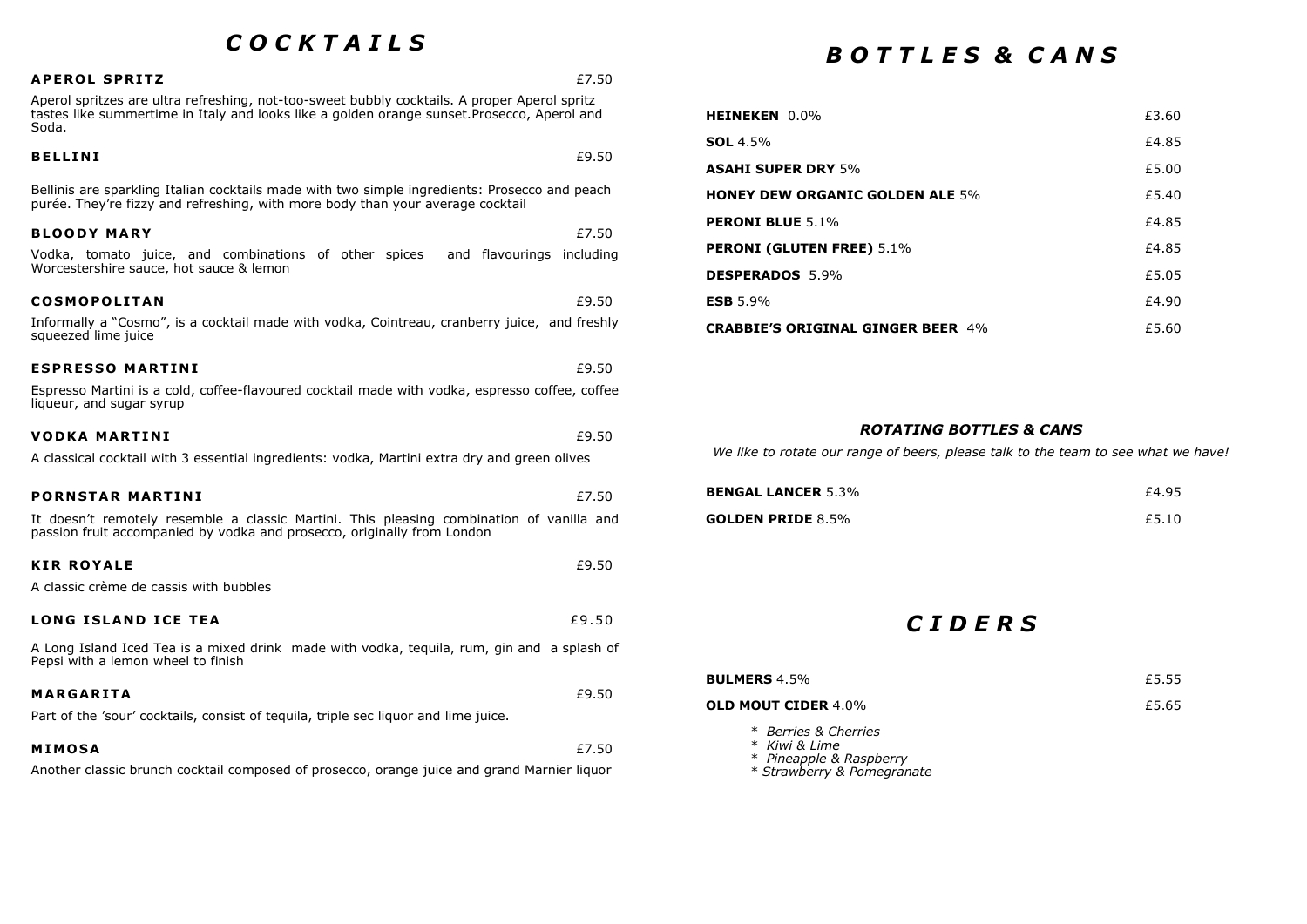*V O D K A*

### *R E D W I N E S*

| <b>SMIRNOFF BLACK 40%</b>             | £3.70                                     |                                                   | 175ml | 250 <sub>ml</sub> | <u>Bottle</u> |
|---------------------------------------|-------------------------------------------|---------------------------------------------------|-------|-------------------|---------------|
| <b>ABSOLUT 40%</b>                    | £4.05                                     | <b>SHORELINE RED SOUTH AFRICA</b>                 | 5.10  | 7.40              | 20.50         |
| <b>SIPSMITH VODKA 40%</b>             | £4.60                                     | <b>LA PALMA CABERNET SAUVIGNON CHILE</b>          | 5.90  | 8.50              | 23.50         |
| <b>CHASE MARMALADE 40%</b>            | £4.65                                     | <b>MONT' ALBANO NERO D'AVOLA ITALY</b>            | 5.50  | 7.90              | 22.00         |
| <b>BELVEDERE 40%</b>                  | £4.60                                     | LE VERSANT PINOT NOIR (VG) FRANCE                 | 6.30  | 9.00              | 25.00         |
|                                       |                                           | <b>DOM. DES 3 POINTES (org) FRANCE</b>            | 6.80  | 9.70              | 27.00         |
| <b>BELVEDERE CITRUS 40%</b>           | £4.45                                     | <b>COTES DU RHONE DOM. GREZAS FRANCE</b>          | 7.10  | 10.30             | 28.50         |
| R U M                                 |                                           | <b>CRUZ ALTA RESERVE MALBEC (VG) ARGENTINA</b>    | 7.00  | 10.10             | 28.00         |
|                                       |                                           | RIOJA RESERVA MARQUES DEL ATRIO SPAIN             | 8.30  | 11.90             | 33.00         |
|                                       |                                           | <b>BOSAN VALPOLICELLA RIPASSO [37,5 CL] ITALY</b> |       |                   | 21.50         |
| <b>HAVANA CLUB 3 40%</b>              | £3.70                                     | CRUZ ALTA CHAIRMAN'S BLEND [37,5 CL] (vg) ARG     |       |                   | 21.50         |
| <b>KRAKEN 40%</b>                     | £4.20                                     | <b>PALAZZO PISSANO MERLOT ITALY</b>               |       |                   | 22.50         |
| <b>BACARDI 37.5%</b>                  | £3.70                                     | <b>MOMENTUM SOLARE GSM (Vg) FRANCE</b>            |       |                   | 24.50         |
| <b>BACARDI SPICED RUM 35%</b>         | £3.90                                     | <b>CS EARL SHIRAZ</b> (vg) AUSTRALIA              |       |                   | 25.00         |
| <b>BACARDI CARTA NEGRA 40%</b>        | £4.55                                     | 'Y' RESERVE CARMENERE CHILE                       |       |                   | 25.50         |
| <b>BACARDI CARTA ORO 40%</b>          | £3.70                                     | <b>EDWIN FOX PINOT NOIR NEW ZEALAND</b>           |       |                   | 31.00         |
|                                       | <b>AMARONE CLASSICO CESARI DOCG ITALY</b> |                                                   |       |                   | 50.00         |
| <b>BACARDI OCHO ANOS GOLD RUM 40%</b> | £4.75                                     | <b>BEAUNE BICHOT</b> (vg) FRANCE                  |       |                   | 54.00         |
| <b>MALIBU 21%</b>                     | £3.85                                     | CH. PRIEURE LA MARZELLE, ST-EMILION (vg) FRANCE   |       |                   | 75.50         |
|                                       |                                           | *NB 125ML MEASURES ARE AVAILABLE                  |       |                   |               |

*L I Q U E U R S* 

### *F O R T I F I E D & A P E R I T I F S*

| £4.00 |                                                    |       |
|-------|----------------------------------------------------|-------|
|       | <b>TAYLORS PORT (50ML) 20%</b>                     | £3.55 |
|       | <b>TIO PEPE (50ML)</b> 15%                         | £3.55 |
| £3.40 | HARVEYS BRISTOL CRÈME (50ML)17.5%                  | £3.55 |
|       | <b>BAILEYS (50ML)</b> 17%                          | £4.55 |
|       | <b>TIA MARIA 20%</b>                               | £4.10 |
|       | <b>AMARETTO DISARONNO 28%</b>                      | £4.15 |
| £4.00 | <b>COURVOISIER 40%</b>                             | £4.00 |
|       | <b>HENNESSY 40%</b>                                | £4.15 |
|       | <b>REMY MARTIN VSOP 40%</b>                        | £4.90 |
|       | <b>MARTINI BIANCO (50ML) 15%</b>                   | £3.35 |
| £4.10 | <b>MARTINI ROSSO / EXTRA DRY (50ML) 15%</b>        | £3.55 |
|       | <b>CINZANO (50ML)</b> 15%                          | £3.55 |
|       | <b>CAMPARI (50ML)</b> 15%                          | £3.40 |
|       | £4.15<br>£3.70<br>£3.75<br>£4.20<br>£3.70<br>£4.10 |       |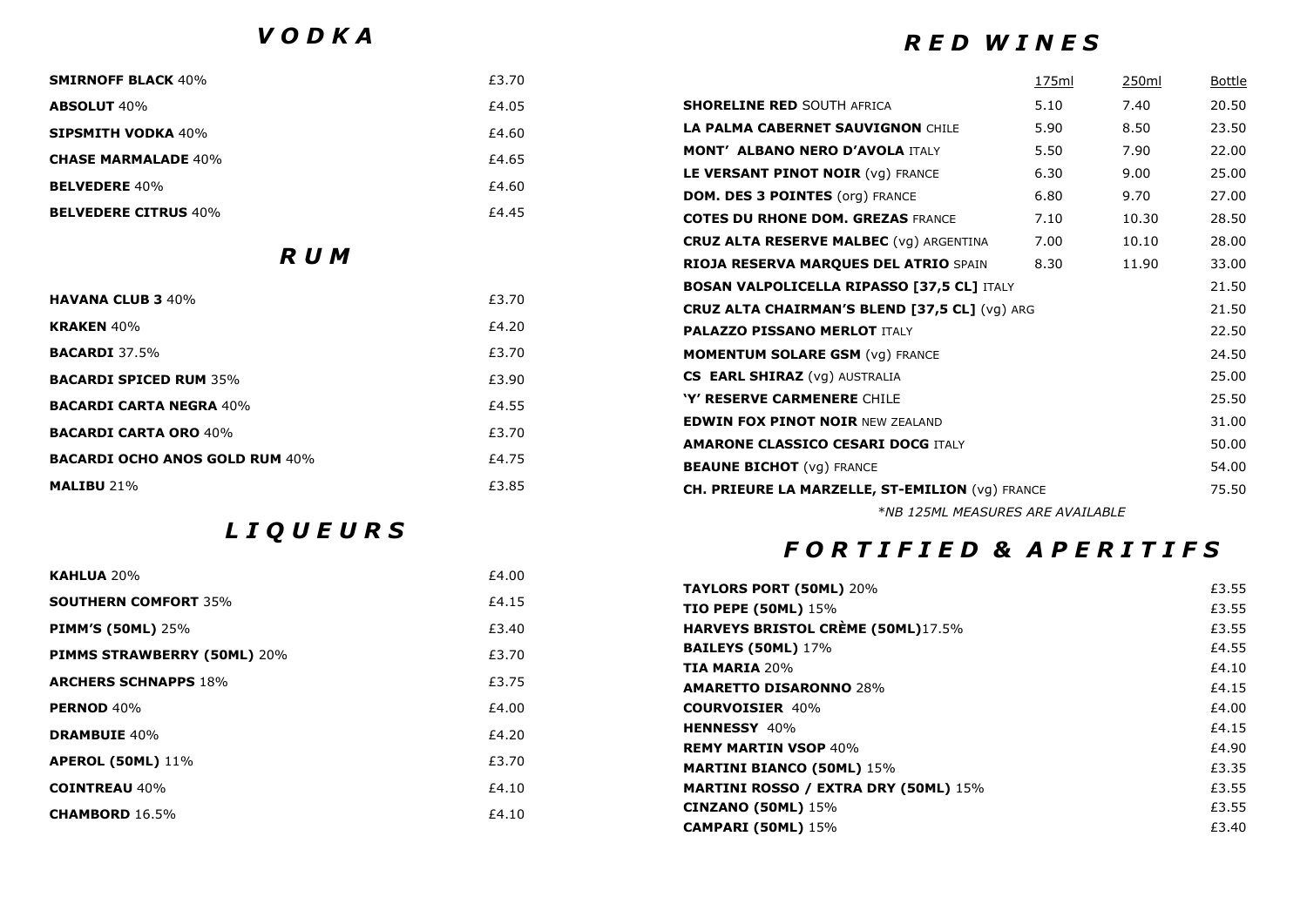### *W H I T E W I N E*

|                                                  | 175ml | 250ml | <b>Bottle</b> |
|--------------------------------------------------|-------|-------|---------------|
| <b>CORTE DEI MORI VERMENTINO (VG) ITALY</b>      | 5.10  | 7.40  | 20.50         |
| <b>DOMAINE PERHUS SAUV BLANC (Vg) FRANCE</b>     | 5.60  | 8.10  | 22.50         |
| <b>SARTORI PINOT GRIGIO DOC (VG) ITALY</b>       | 5.40  | 7.70  | 21.50         |
| <b>LANARK LANE SAUVIGNON BLANC NEW ZEALAND</b>   | 8.00  | 11.50 | 32.00         |
| DE LAUMONT CHARDONNAY (VG) FRANCE                | 5.80  | 8.30  | 23.00         |
| PICPOUL DE PINET DOM. DELSOL (Vg) FRANCE         | 6.50  | 9.40  | 26.00         |
| 'Y' SAUVIGNON BLANC RESERVA (vg) CHILE           | 6.90  | 9.90  | 27.50         |
| <b>PAZO DE VILLAREI ALBARINO SPAIN</b>           | 7.00  | 10.10 | 28.00         |
| LA CAPITANA 'RESERVE' CHAR. (Vg) CHILE           | 7.15  | 10.20 | 28.50         |
| <b>SANCERRE DOM. DURAND [37,5 CL] FRANCE</b>     |       |       | 20.00         |
| <b>CAPELIO CHENIN BLANC SOUTH AFRICA</b>         |       |       | 22.50         |
| <b>LES CENT VERRES VIOGNIER (VG) FRANCE</b>      |       |       | 25.00         |
| <b>SAN FELIPE PINOT GRIS ARGENTINA</b>           |       |       | 25.50         |
| LES COURTINE GRAND RESERVE, FRANCE               |       |       | 25.50         |
| <b>MACON-LUGNY 'LES CHARMES' BICHOT FRANCE</b>   |       |       | 30.00         |
| <b>SANCERRE DOMAINE DURAND FRANCE</b>            |       |       | 41.00         |
| <b>CHABLIS 1ER CRU ALBERT BICHOT (VG) FRANCE</b> |       |       | 50.00         |
| <b>PULIGNY-MONTRACHET BICHO (Vg) FRANCE</b>      |       |       | 78.00         |

# *R O S É W I N E S*

| LA PALMA CABERNET/MERLOT ROSE CHILE           |      |      | 21.50 |
|-----------------------------------------------|------|------|-------|
| <b>CA' MARITTA PINOT BLUSH DOC (VG) ITALY</b> | 5.80 | 8.30 | 23.00 |
| <b>ETOILE DE MER ROSE (VG) FRANCE</b>         | 6.50 | 9.40 | 26.00 |
| LA BORIE ROSE (VG) FRANCE                     |      |      | 30.00 |

## *C H A M P A G N E & S P A R K L I N G*

|                                                          | 125ml | Bottle |
|----------------------------------------------------------|-------|--------|
| LA TORDERA PROSECCO DOC [20 CL] (vg) ITALY               |       | 9.70   |
| <b>COURT GARDEN CLASSIC CUVEE [37,5 CL] (vg) ENGLAND</b> |       | 26.50  |
| <b>MOINET PROSECCO ROSÉDOC (Vg) ITALY</b>                | 6.20  | 30.00  |
| <b>MOINET PROSECCO DOCG (VG) ITALY</b>                   |       | 31.50  |
| <b>BOLNEY ESTATE BRUT NV (vq) ENGLAND</b>                | 9.10  | 44.00  |
| <b>LAURENT'PERRIER BRUT</b> (vg) FRANCE                  |       | 65.00  |
| <b>LAURENT-PERRIER CUVEE ROSÉ FRANCE</b>                 |       | 85.50  |

## *W H I S K Y / B O U R B O N*

|                                        | SINGI F MAI T   |       |
|----------------------------------------|-----------------|-------|
| <b>AUCHENTOSHAN 40%</b>                |                 | £4.75 |
| <b>GLENMORANGIE 40%</b>                |                 | £4.80 |
| <b>GLENFIDDICH 40%</b>                 |                 | £4.75 |
| <b>GLENLIVET FOUNDERS RESERVE 40%</b>  |                 | £4.75 |
| <b>JURA 40%</b>                        |                 | £4.75 |
| <b>LAGAVULIN 16 YEAR 43%</b>           |                 | £5.20 |
| LAPHROAIG 40%                          |                 | £4.80 |
| <b>MACALLAN SHERRY OAK 12 YEAR 40%</b> |                 | £7.20 |
| <b>OBAN 43%</b>                        |                 | £4.80 |
| <b>THE BALVENIE 12 YEAR 40%</b>        |                 | £4.80 |
| <b>TALISKER 10 YEAR 45.8%</b>          | <b>IRISH</b>    | £4.75 |
| <b>JAMESONS 40%</b>                    | <b>BOURBON</b>  | £4.15 |
| <b>BULLEIT BOURBON 45%</b>             |                 | £4.45 |
| <b>JACK DANIEL'S 40%</b>               |                 | £4.20 |
| <b>WOODFORD RESERVE 45.2%</b>          |                 | £4.75 |
| <b>JOHNNIE WALKER BLACK 40%</b>        | <b>BI FNDFD</b> | £4.45 |
| <b>JOHNNIE WALKER RED 40%</b>          |                 | £3.70 |
| <b>MONKEY SHOULDER 40%</b>             |                 | £4.35 |

## *Q U I C K S I P S*

| <b>OLMECA GOLD 38%</b>              | £3.75 |
|-------------------------------------|-------|
| <b>OLMECA SILVER 38%</b>            | £3.75 |
| <b>PATRÓN SILVER 40%</b>            | £5.25 |
| <b>PATRÓN XO CAFÉ 35%</b>           | £4.35 |
| <b>TEQUILA ROSÉ 15%</b>             | £3.70 |
| <b>RAMAZZOTTI WHITE SAMBUCA 38%</b> | £3.90 |
| <b>RAMAZZOTTI BLACK SAMBUCA 40%</b> | £4.00 |
| <b>JAGERMEISTER 35%</b>             | £4.20 |